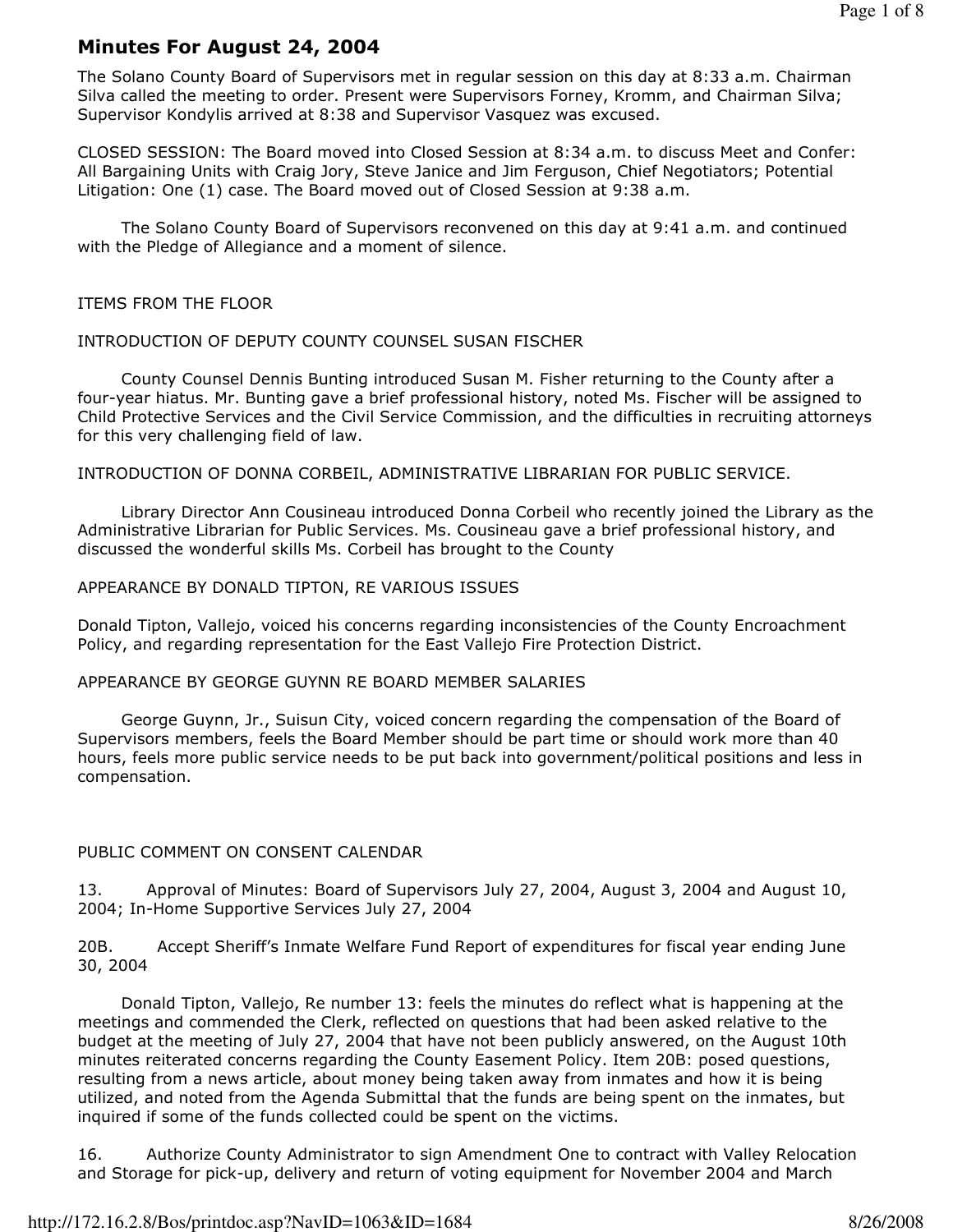2005 elections for total cost not to exceed \$61,442; authorize County Administrator to approve any additional contract amendments up to 10% of total contract amount

 George Guynn, Jr., Suisun, voiced concern with the original decision to purchase electronic voting machines, and feels the County should not have to pay to return those machines.

 It was clarified the agreement on the agenda is to move ES&S Voting Equipment to and from the polling places for the November and March elections.

# APPROVAL OF AGENDA

On motion of Supervisor Kromm and seconded by Supervisor Kondylis, the Board acted to approve the submitted Agenda, incorporated herein by reference, with the following modifications:

20B. Accept Sheriff's Inmate Welfare Fund Report of expenditures for fiscal year ending June 30, 2004, removed from the Consent Calendar.

21. Approve two-year master contracts with multiple service providers for the period July 1, 2004 through June 30, 2006 for substance abuse services under the 2000 Substance Abuse and Crime Prevention Act Program (Prop 36) and drug testing services; authorize Chief Probation Officer to execute contract amendments within budgeted appropriation, removed from the Consent Calendar

So ordered by a vote of 4-0; Supervisor Vasquez excused. CONSENT CALENDAR

On motion of Supervisor Kondylis and seconded by Supervisor Forney, the Board acted to approve the following Consent Calendar items by a vote of 4-0; Supervisor Vasquez excused.

13. MINUTES OF THE BOARD OF SUPERVISORS MEETING OF JULY 27, 2004, AUGUST 3, 2004 AND AUGUST 10, 2004; IN-HOME SUPPORTIVE SERVICES JULY 27, 2004, as outlined in the Agenda Submittal from the Clerk of the Board dated August 24, 2004, incorporated herein by reference, approved.

14. SUBMISSION OF GRANT APPLICATION TO JUDICIAL COUNCIL OF CALIFORNIA FOR FUNDING FOR THE COURT APPOINTED SPECIAL ADVOCATES PROGRAM, as outlined in the Agenda Submittal from County Administrator's Office/Office of Family Violence Prevention dated August 24, 2004, incorporated herein by reference, approved.

15. RESOLUTION NO. 2004-157 SETTING THE RATES OF AND LEVYING COUNTY AND DISTRICT TAXES FOR THE 2004-2005 FISCAL YEAR, adopted. (see Resolution Book)

16. AMENDMENT ONE TO AGREEMENT WITH VALLEY RELOCATION AND STORAGE RE MOVING VOTING EQUIPMENT FOR NOVEMBER 2004 AND MARCH 2005 ELECTIONS, as outlined in the Agenda Submittal from Department of Information Technology dated August 24, 2004, incorporated herein by reference, approved and County Administrator authorized to sign said contract on behalf of Solano County and any additional amendments up to 10% of total contract amount.

17. RESOLUTION NO. 2004-158 DECLARING SOLANO COUNTY'S INTENTION FOR RURAL HEALTH SERVICES FUNDING AND APPROVAL OF AN APPLICATION FOR FUNDING, adopted. (see Resolution Book)

18. APPROPRIATION TRANSFER INCREASING EXPENDITURES AND REVENUES IN ASSET FORFEITURE BUDGET BY \$9,000 RE PURCHASE OF INTOXILYZER BREATH ALCOHOL TESTING MACHINE FOR USE BY BENICIA POLICE DEPARTMENT, as outlined in the Agenda Submittal from District Attorney dated August 24, 2004, incorporated herein by reference, approved.

19. RESOLUTION NO. 2004-159 AMENDING THE LIST OF NUMBERS AND CLASSIFICATIONS OF POSITIONS (DEPUTY PUBLIC DEFENDER IV), adopted. (see Resolution Book)

20A. FEDERAL ANNUAL CERTIFICATION REPORT FOR FY2003/04 WITH DEPARTMENT OF JUSTICE AND DEPARTMENT OF THE TREASURY, as outlined in the Agenda Submittal from the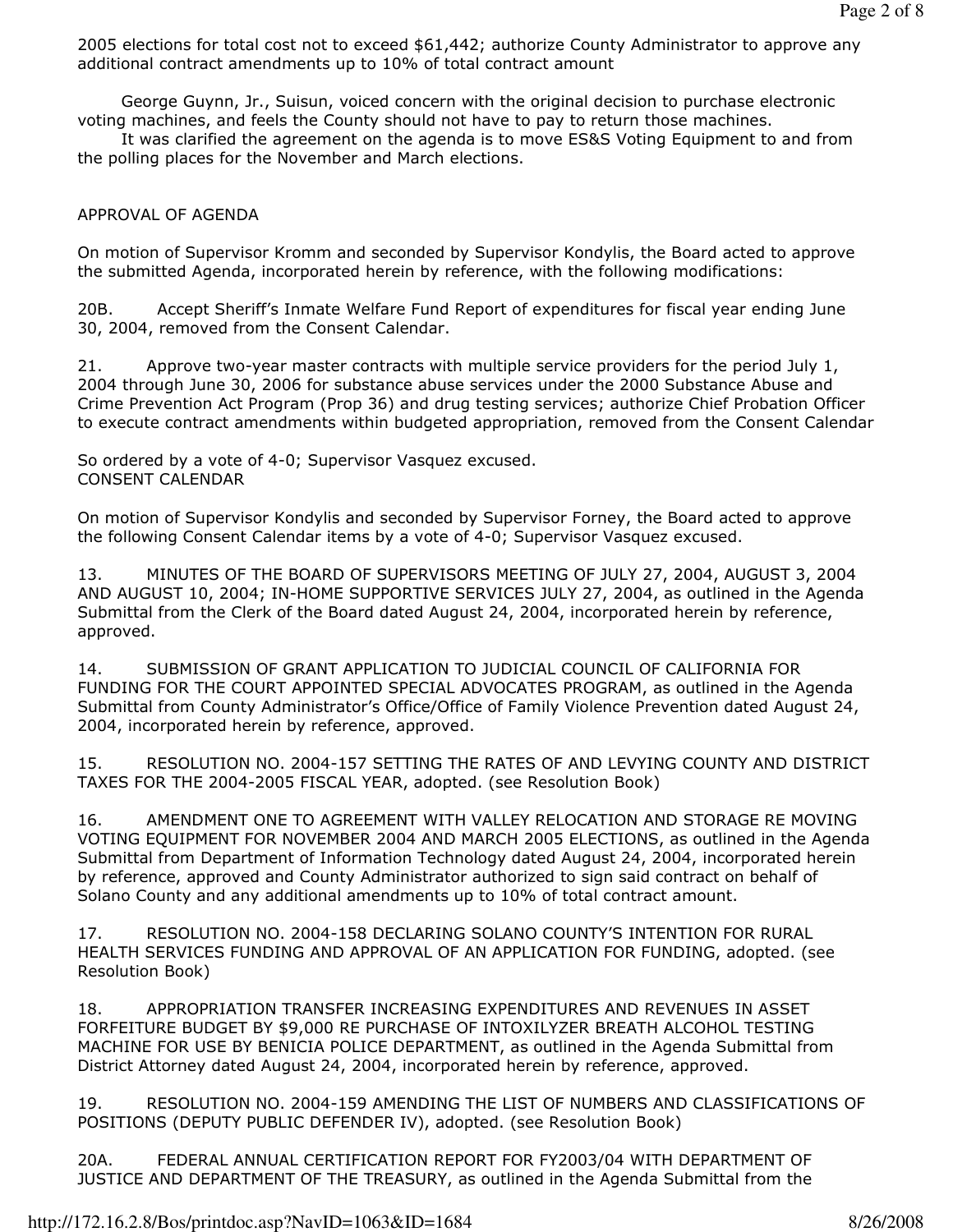Sheriff's Office dated August 24, 2004, incorporated herein by reference, approved and Chairman authorized to sign said certification on behalf of Solano County.

20C. 2004 SOLANO COUNTY EMERGENCY OPERATIONS PLAN, as outlined in the Agenda Submittal from the Sheriff's Office dated August 24, 2004, incorporated herein by reference, approved.

20D. APPROPRIATION TRANSFER OF UNANTICIPATED REVENUE OF \$21,046 TO OFFICE OF EMERGENCY SERVICES RE PURCHASE OF EMERGENCY RESPONSE EQUIPMENT, as outlined in the Agenda Submittal from the Sheriff's Office dated August 24, 2004, incorporated herein by reference, approved.

22A. AGREEMENT BETWEEN THE COUNTY OF SOLANO AND THE CITY OF FAIRFIELD REGARDING THE TRANSFER OF UP TO 1480 UNITS OF REGIONAL FAIR SHARE HOUSING ALLOCATION FROM THE COUNTY OF SOLANO TO THE CITY OF FAIRFIELD, as outlined in the Agenda Submittal from Resources Management dated August 24, 2004, incorporated herein by reference, approved and County Administrator authorized to sign said contract on behalf of Solano County.

RESOLUTION NO. 2004-160 REGARDING TRANSFER OF A PORTION OF SOLANO COUNTY'S ALLOCATION OF ABAG'S REGIONAL HOUSING NEED DETERMINATION TO THE CITY OF RIO VISTA, approved. (see Resolution Book)

22B. APPROPRIATION TRANSFER INCREASING OTHER PROFESSIONAL SERVICES REVENUE BY \$190,500, as outlined in the Agenda Submittal from Resources Management dated August 24, 2004, incorporated herein by reference, approved.

CONTRACT AMENDMENT WITH KEN SOLOMON RE PROFESSIONAL CONTRACT PLANNING SERVICES, as outlined in the Agenda Submittal from Resources Management dated August 24, 2004, incorporated herein by reference, approved and Chairman authorized to sign said contract on behalf of Solano County.

SPECIAL DISTRICTS GOVERNED BY THE BOARD OF SUPERVISORS:

Rural North Vacaville Water District

23. Minutes regarding this matter are contained in the Rural North Vacaville Water District Minutes Book.

## **ORDERS**

20B. SHERIFF'S INMATE WELFARE FUND REPORT OF EXPENDITURES FOR FISCAL YEAR ENDING JUNE 30, 2004, ACCEPTED

 The Board was provided with an Agenda Submittal from the Sheriff's Office dated August 24, 2004, incorporated herein by reference, regarding the itemized report of the Inmate Welfare Fund expenditures.

 Responding to comments voiced by Supervisor Kromm relative to a news story relative to inmate telephone costs, and requested information on how the calls are handled, what the charges are and why is the system different in the jail, and how the fund is used, Sheriff Gary Stanton noted a new contract that has reduced rates, discussed the statutory requirements of the fund that can only be used for inmates, 81% of the revenue is derived from telephone costs, and noted alternatives to using the telephone.

 Director of Administrative Services Mike Medvedoff, Sheriff's Office, discussed controlling costs for the consumers through the vendor selection process, and programs and services that are funded through this fund.

 Supervisor Kromm posed questions as to why the inmates can't use a regular pay phone, responding Sheriff Stanton described the differences in the phone, and noted all calls are recorded for the protection of the public requiring specialized equipment.

 There was a brief discussion regarding the process in getting a new vendor for the telephone service, improvements over the last 12 years in management of the fund, and benefits of the programs the inmates are participating in.

On motion of Supervisor Kromm and seconded by Chairman Silva, the Board acted to receive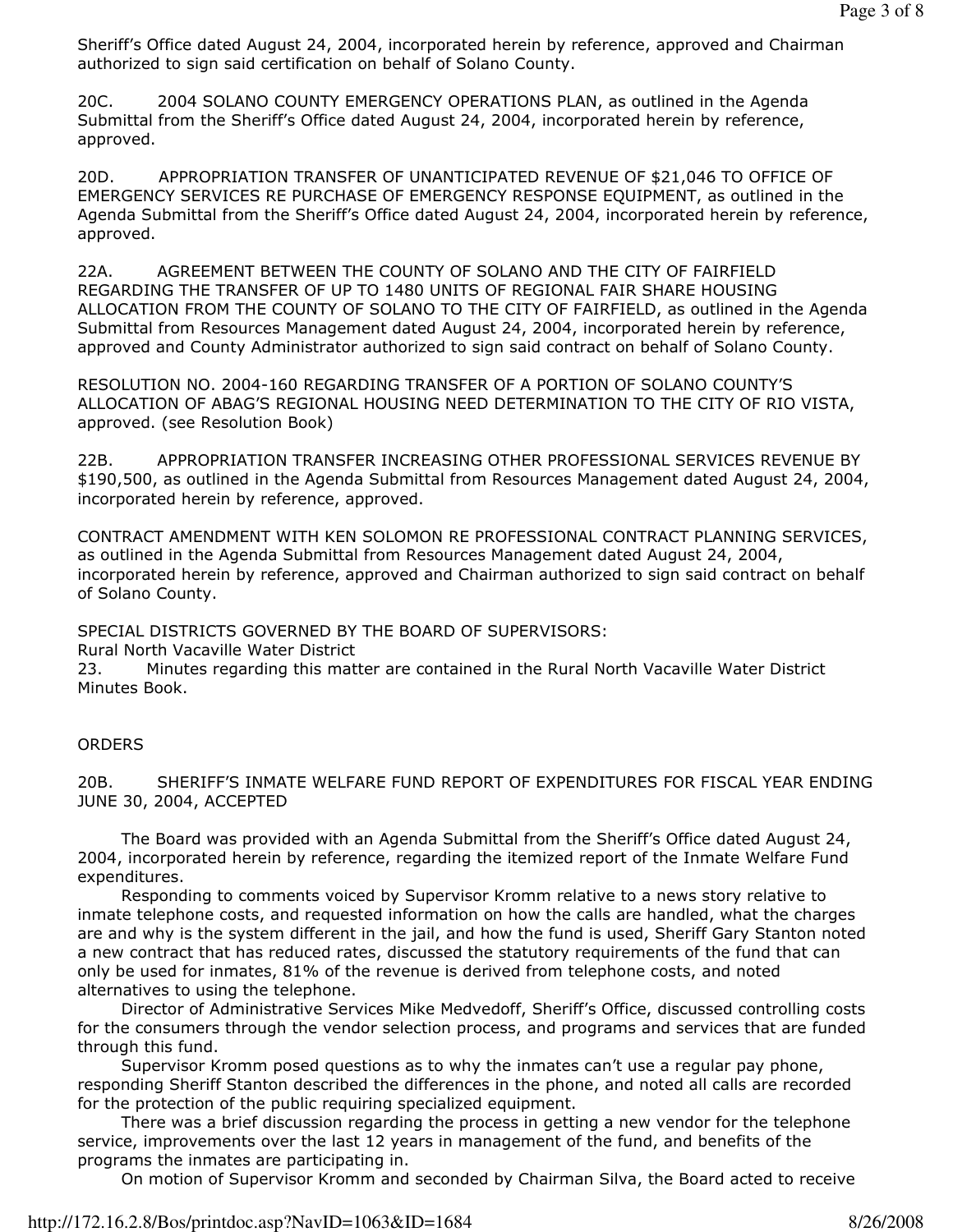the Inmate Welfare Fund report for year ending June 30, 2004. So ordered by a vote of 4-0; Supervisor Vasquez excused.

21. TWO-YEAR MASTER AGREEMENTS WITH A.K. BEAN FOUNDATION, ARCHWAY RECOVERY SERVICES, BI-BETT, INC., CALIFORNIA HISPANIC COMMISSION, CORNERSTONE RECOVERY SYSTEMS, INC., EAGLE RECOVERY PROGRAMS & TRANSITION HOMES, GENESIS HOUSE, INC., GWEN'S RESIDENTIAL ALTERNATIVE CARE ECONOMY, HEALTHY PARTNERSHIPS, INC., THE HOUSE OF ACTS, J COLE RECOVERY HOMES, PHARMATOX, INC., PHOENIX PROGRAMS (PROJECT HOPE), YOUTH & FAMILY SERVICES FOR SUBSTANCE ABUSE SERVICES, APPROVED

The Board was provided with an Agenda Submittal from Probation dated August 24, 2004, incorporated herein by reference, regarding master contracts for substance abuse and drug testing services.

Responding to questions posed by Supervisor Kromm regarding choices on evaluating the providers, the effectiveness of the providers, mandatory testing, and what are the sanctions available, Chief Probation Officer Gemma Grossi noted Prop 36 funding sunsets in June 2006, discussed efforts to enhance and revise Prop 36, and noted there is mandatory drug testing that is done with separate funding.

Probation Services Manager John McCormick discussed positive results with random drug testing, sanctions that are similar to the Drug Court with no jail as a sanction, and the 3-strikes sanction resulting termination from the program.

Director of Substance Abuse Treatment Del Royer, Health and Social Services, discussed the uniqueness of the Prop 36 program, the evaluation of the providers through monthly visits and outlined the information that is gathered, program placement criteria, and the other criteria reviewed in the process audits of the programs.

Ms. Grossi noted close scrutiny by the Courts of the programs.

There was a brief discussion on the flexibility of the program and the ability to customize treatment for each client.

Supervisor Kromm noted the need to layout in the contract the expectation of service, and the need to ensure contractors perform.

Mr. Royer noted the accountability as set forth in the contracts, discussed work done with the providers in conjunction with the process evaluations, evaluation of qualifications in the RFP process, minimum standards for treatment providers as spelled out by the Department of Alcohol and Drug Programs Office that licenses the providers, the County standards credentialing process, and changes being made with the Redesign Program.

Supervisor Kondylis discussed studies relating to people being alcohol and drug addicted and the relationship to bad experiences as children, and the only way to deal with the addictions is to deal with the underlying problems, and questioned if any of the providers did those types of assessments. Mr. Royer discussed the general philosophy of drug abuse treatment that addresses a number of different issues, the goal to find the underlying issues or barriers, and noted the importance of keeping people in the program so they can get the needed help.

On motion of Supervisor Kondylis and seconded by Supervisor Forney, the Board acted to approve the two-year master contracts for the Probation Department. So ordered by a vote of 3-1; Supervisor Kromm voted no and Supervisor Vasquez excused.

# 25. UPDATE ON THE TRANSITION TO CALIFORNIA FORENSIC MEDICAL GROUP (CFMG) FOR MEDICAL SERVICES AT SOLANO COUNTY JAIL FACILITIES AND JUVENILE HALL, RECEIVED

Chief Probation Officer Gemma Grossi reviewed the information contained in the Agenda Submittal from her department and the Sheriff's Office dated August 24, 2004, incorporated herein by reference, regarding the transition of the provision of medical services in the Juvenile Hall to California Forensic Medical Group (CFMG). Ms. Grossi noted overall how pleased she and staff are with the level of care the children in Juvenile Hall are receiving.

Sheriff Gary Stanton discussed the transition to CFMG at the Solano County jail facilities and noted the great improvements in staffing, a great reduction in the number of inmate grievances, reduction in emergency room visits, documentation and record keeping is outstanding, and overall is pleased with CFMG.

Chairman Silva noted the concerns of the Board have been addressed as noted in the report relative to the reduction of inmate grievances, reduction of waiting time for priority dental care, the drop in emergency room visits, and the 100% testing for Chlamydia.

Sheriff Stanton noted CFMG caught up the dental visit backlog and now has a routine two-week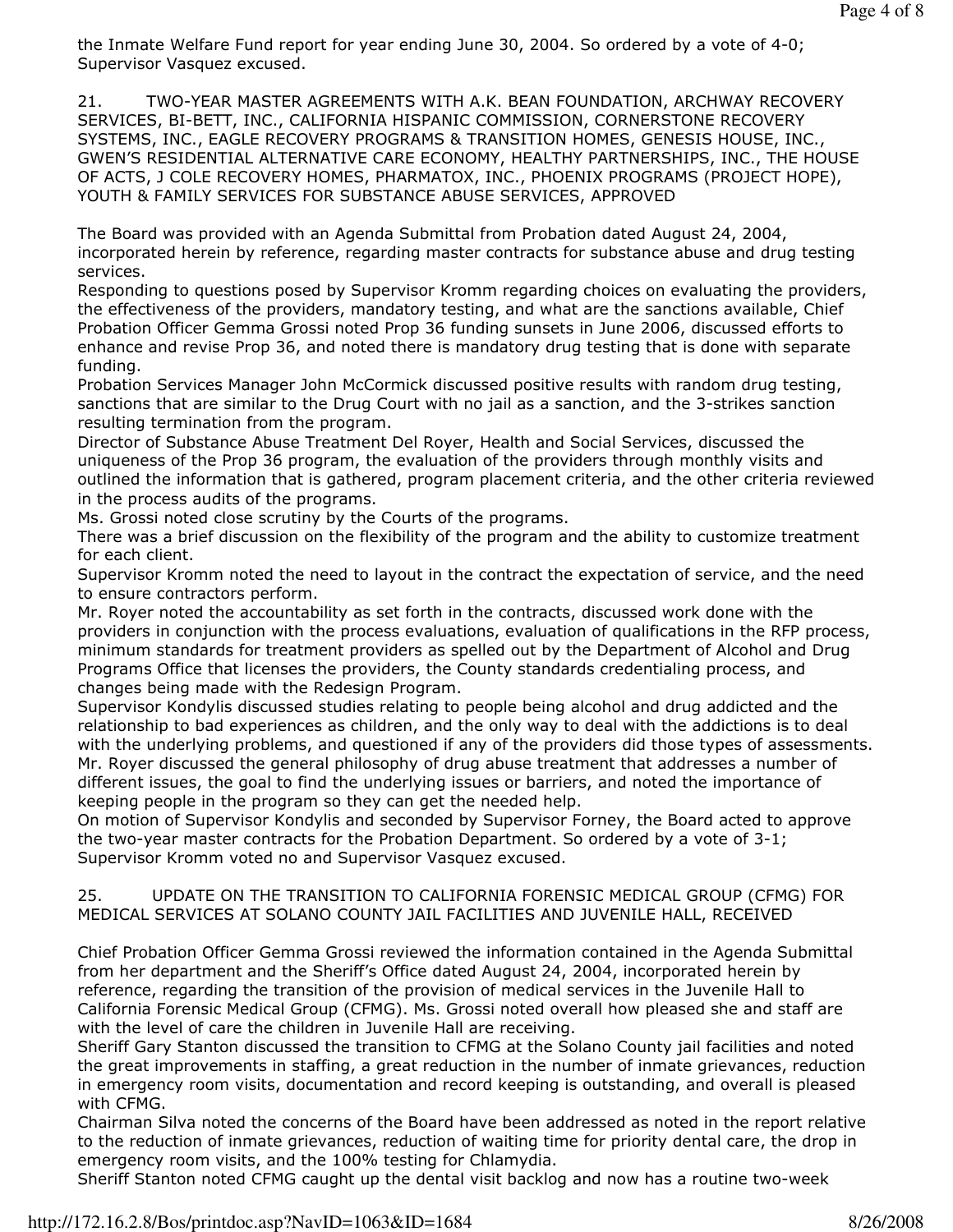waiting list, and noted it is a pleasure not to have the ongoing problems any longer.

Supervisor Kromm noted staff is much happier at the jails and at Juvenile Hall with the quality of care being provided, but voiced concern why the County could not provide this type of care, and feels in the future the County should take another look at the problems.

Responding to questions posed by Supervisor Forney regarding how many of the CFMG nurses live in the County, Elaine Houston, CFMG, noted the majority of the nurses live in Solano County, and approximately 98% of the nurses hired by CFMG were County employees.

Supervisor Kondylis voiced concern with children going to Fouts Springs without glasses and questioned how soon that would be solved, responding Gladys Moore, Superintendent Juvenile Hall, noted the Lyons Club had been providing the children with glasses and is working to continue that program for the children going to Fouts Springs, and is exploring other avenues to ensure the children that need glasses have them.

Donald Tipton, Vallejo, commended those involved in trying to get these problems corrected, and hopes this work will continue in the future.

Chairman Silva suggested contacting the Colusa Lyons Club to help the children at Fouts. Sheriff Stanton thanked the Board for their cooperation in helping to greatly improve the lives of the people that are in custody.

26A. RESOLUTION NO. 2004-161 SUPPORTING PROPOSITION 1A - PROTECTION OF LOCAL GOVERNMENT REVENUES, ADOPTED

 County Administrator Michael Johnson reviewed the information contained in the Agenda Submittal from his department dated August 24, 2004, incorporated herein by reference, regarding a request from CSAC for the County to support the statewide ballot initiative that will prevent the State from further taking local government revenues, Proposition 1A. Prop 1A is the negotiated compromise between cities, counties, special districts, the Governor and the Senate and Assembly leaders.

 Chairman Silva and several supervisors noted that originally they had been opposed to this initiative, but now would support the compromise.

 Supervisor Kondylis commended the legislators involved and the Executive Director of CSAC for their commitment in the negotiations for this compromise.

 On motion of Supervisor Kondylis and seconded by Supervisor Kromm, the Board acted to adopt Resolution No. 2004-161. So ordered by a vote of 4-0; Supervisor Vasquez excused. (see Resolution Book)

26B. PROPOSED ADVISORY COUNCIL PRINCIPLES AND POLICIES TO BE CIRCULATED TO AFFECTED ADVISORY COUNCILS AND BOARDS FOR REVIEW AND COMMENT

 Assistant County Administrator Darby Hayes reviewed the information contained in the Agenda Submittal from his department dated August 24, 2004, incorporated herein by reference, regarding reviewing the structure and relationships of advisory councils and committees that report to the Board.

 Responding to questions posed by Supervisor Kondylis regarding the last sentence on page one of the draft "Advisory bodies that serve purposes that are in addition to advising the Board of Supervisors should assure that activities related to additional purposes are consistent with County policies", responding Mr. Hayes noted the example of the Children's Network where there are a number of boards under that umbrella – it must be made clear if they are dealing with a specific County advisory board in addition to other programs, that the programs are separated and make clear the roles of each of the boards. Part of the frustration is understanding where the roles begin and end of the three organizations that somewhat overlap, and Mr. Hayes noted the frustrations when trying to determine the exact roll of each board.

 Supervisor Kondylis noted the Children's Alliance is not part of this process, since it is not an official advisory council to the Board; this action is a result of perceived lack of communication and an inordinate amount of staff time being used.

 Mr. Hayes feels that in the future if we get good input from the councils and are able to put together a document that is clearly understood it will make it easier for the board and the councils to understand the role of these councils. This document will be good information for new appointees to make sure they understand their role as they move to a council.

 Supervisor Kondylis noted on page 3, Policy 2-D "Recommendations should be consistent with Board Policies and Priorities" suggested replacing should with shall.

County Counsel Dennis Bunting noted that part of what the Board is asking these committees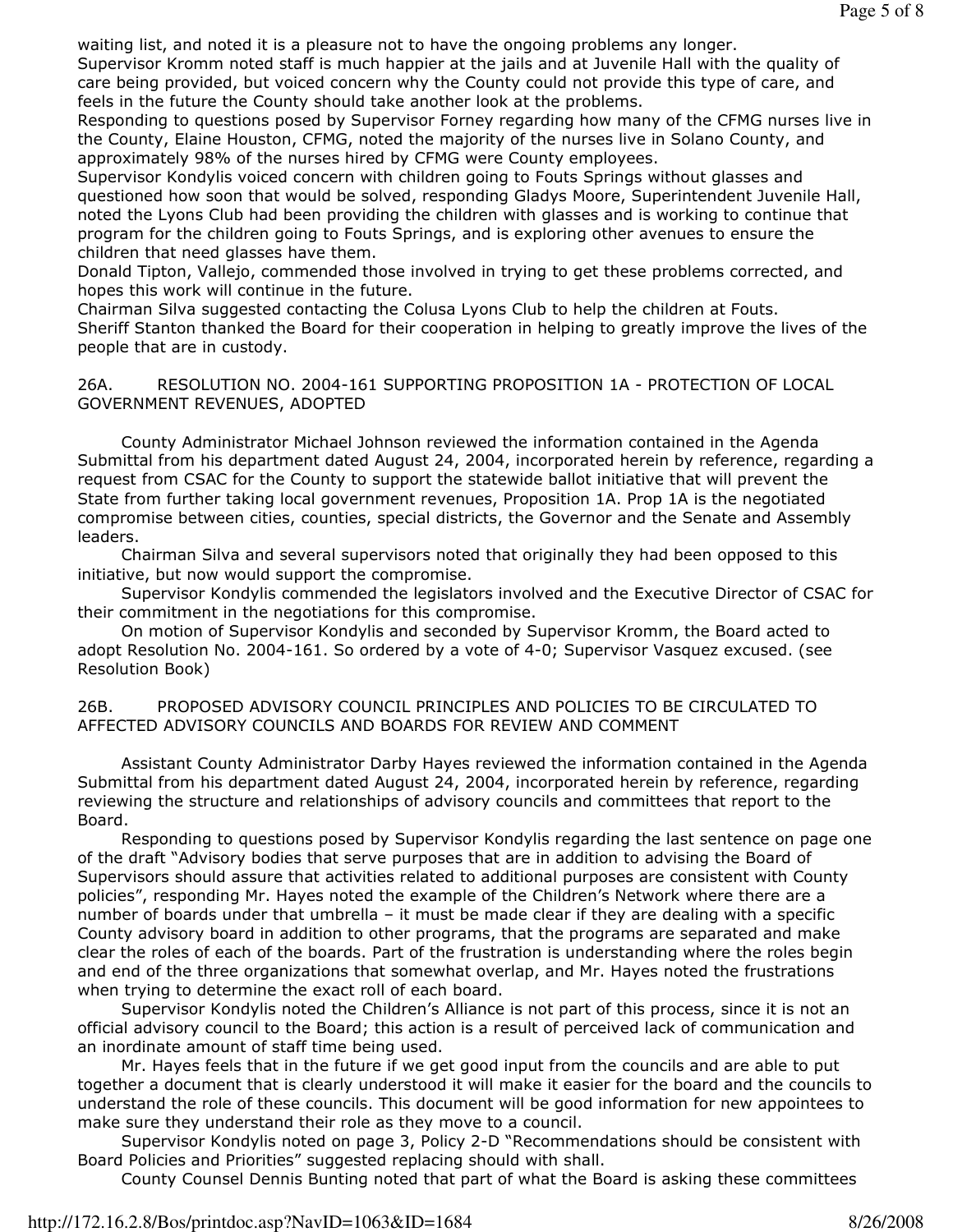to do is to review if we should have a change of policy.

 Supervisor Kondylis feels that pats on the back and criticism is part of the charge for these groups, this statement is there to keep these groups from going in another direction that is not consistent with the Board, and prefers the word shall.

 Supervisor Kromm feels this sounds like we only want the committees to look at things that are consistent with our current direction, would like advisory boards and commissions to question what is going on, and questioned Policy 2-D even should be included. Supervisor Kromm would like the committees to give the best information available along with their best assessment on what to do, which may be totally different than Board policy.

Supervisor Kondylis agrees with Supervisor Kromm and feels the language needs to be clearer.

 County Administrator Michael Johnson noted that departments and advisory committees individually don't have any authority or responsibility to send letters in support of something the Board has not taken a position on, and the reason for the legislative program.

 Supervisor Kondylis suggested adding language encouraging commissions and boards to provide suggestions for change for better ways to do things. The people on these boards and commissions use a lot of their own personal time to work on behalf of the County.

 Supervisor Kromm feels recommendations to the Board should be from whatever the committees' position is. If there is a recommendation being made on a piece of legislation it should be consistent with Board policy. On Principal 2 as recommendations to the Board do not need to be consistent with the Board of Supervisors. For outside recommendations Supervisor Kromm feels they shall be consistent with Board policies, and recommendations to the Board of Supervisors do not have to be consistent at all.

There was a brief discussion regarding Policy 5-C relating to the Brown Act, Supervisor Kondylis suggested Policy 5-C read: Questions regarding adherence to the Brown Act should be directed through staff to County Counsel, and follow the decision recommendation of County Counsel. should be adhered to.

Supervisor Forney voiced concern that many of the issues that go along with this are not being addressed responding Supervisor Kondylis suggested Supervisor Forney pass on her recommendations so they can be included in the future, since the document will go to the boards and commissions for their comments then back to the Board.

Kathy Dineen, Vice-Chair Partnership Against Violence, received a copy of the draft document, but voiced concern that the full committee has not had an opportunity to review it. Things have come a long ways in the last year for communications and developing the collaborative process, but Ms. Dineen noted she has many questions about these policies. Ms. Dineen requested the Board value the process and to allow ample time for the councils to read, and to consider other committees positions to make sure the policies are done right.

Supervisor Kondylis noted this policy will apply to all boards and commissions.

Kim Thomas, Children's Network, submitted letters to the Board from Mary Dickey President Children's Network Board of Directors, Ana Dineen Immediate Past President of the Solano Children's Alliance, and Deborah Davis Chair Solano County Child Abuse Prevention Council, incorporated herein by reference, expressing their concerns regarding the draft Principles and Policies. Ms. Thomas expressed thanks to Carolyn Thomas-Wold, acknowledged the progress that has been made, the draft is a good idea, concurs with many of the ideas in the draft, agrees coordinating councils should play a different role and feel that the thought process for the purpose of advisory versus coordinating bodies is one that needs to be fully explored and articulated. Ms. Thomas noted she is glad to see guidelines for various processes, and to be able to turn to County Counsel for advice on Brown Act compliance. There are a few areas of concern regarding ensuring an alternative point of view is presented and welcomed to come up with the best solution to a problem. Ms. Thomas feels that if the legislative and budgetary concerns are incorporated into the County's internal processes that will in effect silence this alternative voice and insulating the Board from the diversity of opinion, and further voiced concern with County staff working as staff to the committees. The committees need clarity on the differences of coordinating councils and advisory councils and suggested further discussion and development of that concept. Agrees that formal County advisory boards should be regularly evaluated, but disagrees that having advisory boards is costly and an evaluation of the benefits should be done.

 Chairman Silva noted this document will be taken to the affected boards and councils for comment and suggestions.

 Supervisor Kromm noted the recommendations should be consistent with Board policies and priorities if they are external to Washington and Sacramento; if the recommendations are internal from boards and commissions to the Board they are not required to be consistent with Board policies and priorities. A strong independent voice is needed to make recommendations to the Board, and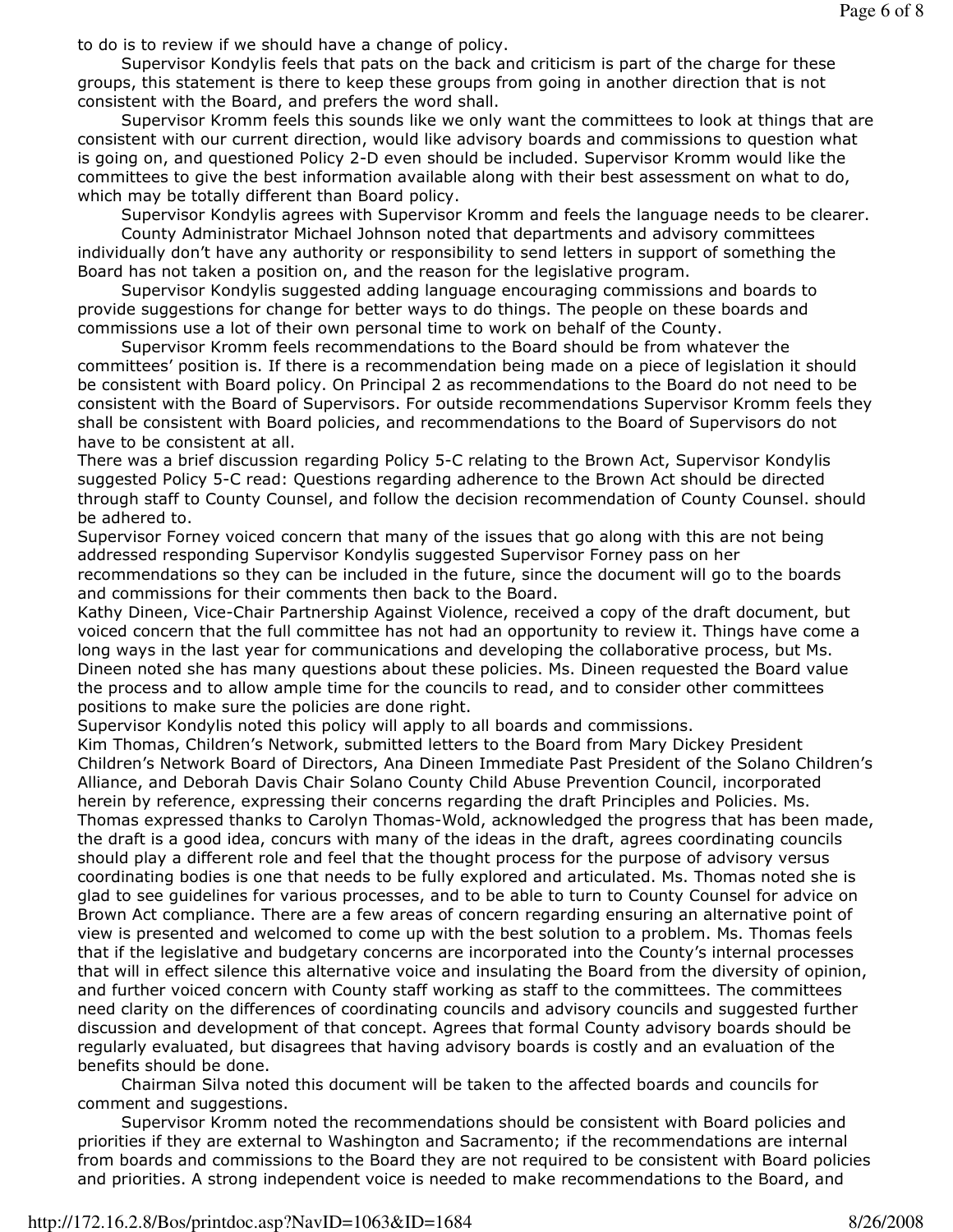discussed how valuable the report card from the Children's Network is as an independent report. Supervisor Kromm feels the document is inconsistent since this process began with the concern that to much time was being taken up by County staff for the various boards and commissions and it appears the recommendation is for County staff to do all the staffing for boards and commissions, and if you truly want independent voices you must have independent staff. Supervisor Kromm discussed the Coalition for Better Health is the best partnership voice in terms of public policy on how to provide health service in the County. Some other considerations should be how do we build the not-for-profit provider community in a way they are more independent and less financially dependent on the County.

 Supervisor Kondylis noted the need for a clear definition of an advisory council and a collaborative council, these principles and policies only effect boards and commissions set up by County ordinance, these changes will make the Board of Supervisors the coordinators, and feels the boards and commission should be looked at on an ongoing basis.

 Supervisor Forney posed questions regarding County Counsel charges for consultations, if there has been an analysis to see if all the councils are really needed, expressed concern that grant money is being spent by the councils to learn how to get along, and sees a conflict.

 On motion of Supervisor Kondylis and seconded by Chairman Silva, the Board acted to receive the Proposed Advisory Council Principles and Policies, to direct staff to circulate the document to affected advisory councils and boards for review and comment, and to bring back the document after compiling the comments from this Board and other County boards and commissions. So ordered by a vote of 4-0; Supervisor Vasquez excused.

### 27. RETURN OF LOAN PROCEEDS FOR THE SOLANO COUNTY AIRPORT HANGAR PROJECT TO THE CALIFORNIA AERONAUTICS DIVISION, APPROVED

## ANALYSIS OF WATERLINE PLANS TO DEVELOP A COST SHARING PLAN, APPROVED

### REVIEW PLACEMENT OF POLLUTION CONTROL FACILITY (WASH RACK) AND RE-ISSUANCE OF THE RFP, APPROVED

 Director of General Services Veronica Ferguson reviewed the information contained in the Agenda Submittal from her department dated August 24, 2004, incorporated herein by reference, regarding returning funds to the State for the County hangar project which the bids far exceeded the funding, to conduct an analysis of the waterline plans, and to allow the General Services Director to re-bid the wash rack project.

 Responding to questions posed by Supervisor Kromm regarding hangar rates, Kathy Gibson, County Administrator's Office, noted the current hangar rates are at market rate as compared with a report done by Buchanan Field Airport in Concord.

 Supervisor Kromm posed questions regarding going back to the State for another loan, Ms. Ferguson noted that the State acknowledged the many increasing costs and that a number of other agencies were confronting the same issues, and would be supportive of a future loan application.

 On motion of Supervisor Kondylis and seconded by Chairman Silva, the Board acted to return loan proceeds for the Solano County Airport Hangar Project to the California Aeronautics Division, to approve Analysis of waterline plans to develop a cost sharing plan, and to approve review placement of pollution control facility (Wash Rack) and re-issuance of the RFP. So ordered by a vote of 4-0; Supervisor Vasquez excused.

#### APPOINTMENTS/RESIGNATIONS TO BOARDS AND COMMISSIONS

 On motion of Supervisor Kondylis and seconded by Supervisor Forney, the Board acted to approve the following appointments and/or resignations to Boards and Commissions. So ordered by a vote of 4-0; Supervisor Vasquez excused.

28. SARAH ANNE EVANS APPOINTED TO THE SOLANO COUNTY ARTS COUNCIL, as outlined in the Agenda Submittal dated January 13, 2004, incorporated herein by reference, for a term to expire February 1, 2006, approved.

ADJOURN - This meeting of the Board of Supervisors adjourned in memory of Linda Davis, Allen Collins, Sr., George Usury and Anita Bell at 12:19 p.m.